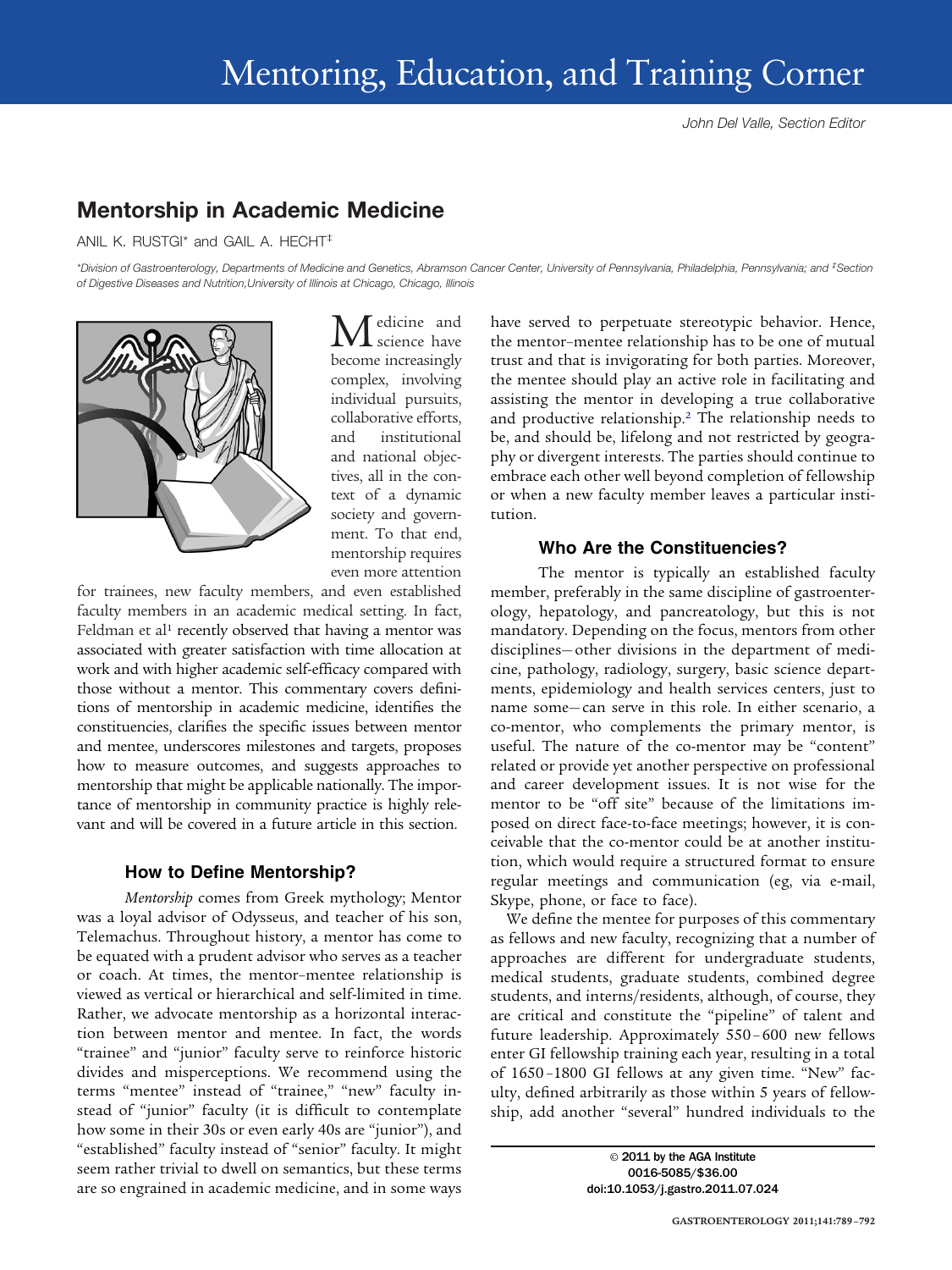pool of mentees in need of qualified and interested mentors. New faculty encompass divergent fields such as basic science research, translational research, clinical investigation, epidemiology/health services research, physicians engaged in clinical practice, teachers, and administrators. Certain features are common to all fellows and new faculty at their respective stages; however, others are more unique. Thus, the need for a broad array of established faculty to serve as mentors to this large pool of trainees and new faculty in gastroenterology is apparent.

Special aspects of the mentor–mentee relationship include, but are not restricted to, gender,<sup>3,4</sup> underrepresented minority (URM) status,<sup>5,6</sup> disadvantaged background (whether financial, family, or physical infirmity), work–family balance, financial debt, and personal health. Both the mentee and mentor need to be willing to address each of these issues in an open, trusting, and transparent fashion. In addition, institutional leadership should recognize the essential nature of the mentoring process and provide support and resources to faculty and trainees to ensure that productive and durable mentor– mentee relationships are promoted[.7](#page-3-4)

## **Relevant Issues to the Mentor–Mentee Relationship**

In view of the tremendous importance of the mentor–mentee relationship, it is key that both parties consider carefully several important issues before committing to such a long-term endeavor. First, it is vital that there be good "chemistry" between the 2 individuals. It is essential that both parties feel comfortable in discussing a number of issues, professional and personal, lighthearted and sensitive. It is easy to identify and highlight one's strengths, but it is equally, if not more, important to be willing to discuss weaknesses and how they can be overcome. Such frank conversation requires tremendous trust and security. Although issues of gender and ethnic background may be topics of discussion, it is not imperative that the backgrounds of the mentor and mentee be the same. For example, from an URM perspective, there simply are not enough mentors available.<sup>5</sup> Many of the current established academic faculty have enjoyed very successful and long-term relationships with mentors of different gender and ethnic backgrounds. Rather, availability and interest on the part of both parties are crucial. Typically, these characteristics pertain to the mentor owing to institutional, national, and travel demands. A particular potential mentor may be identified by the mentee based on broad national/international reputation. Such a potential mentor may well possess outstanding mentoring skills, but because of excessive time and travel demands, he/she simply may not be available to communicate regularly to the mentee and such a relationship will likely atrophy in a short time. Although

established academic faculty have many demands on their time, it is not unheard of for a mentee to declare that they have conflicts that require cancellation or postponement of the mentor meeting. Although overlapping demands on time certainly arise, requests for delaying or canceling mentor meetings can convey lack of interest. Equally important as scheduled meetings is the understanding that the mentee is welcomed to drop by if emergent or urgent matters arise.

Critical issues of relevance in the mentor–mentee relationshi[p7,8](#page-3-4) include professional and career goals, research interests, development as physician, teacher and/or investigator, and work– home balance. Most likely, a mentee seeks to identify mentors who have achieved much of what they themselves envision for their careers. For example, a new faculty member interested in pursuing endoscopic research and becoming a clinical professor of medicine would benefit more from the advice of a mentor who had achieved that goal than from a research professor of medicine whose focus was on a basic science topic. Such selections, however, may not be available at every institution; therefore, it is important to be open minded and formulate which mentor characteristics are most important to the mentee and broaden the search field across disciplines to enhance the opportunity of finding someone who best fits the mentee's needs. In this case, consideration of identifying an offsite co-mentor to complement the qualities of the institutional mentor would be beneficial. It certainly is not critical that the areas of research or scholarly focus are identical, but typically it is helpful if they are related at some level so that discussions regarding the status of the field and obstacles faced can be discussed and advice given. Overall, however, it is essential that the relationship "feel" right; the hope and expectation is that this connection will endure and become not only beneficial professionally, but respected and enjoyed on a personal level for many years.

Despite great strides being made toward gender equality in the workplace, there remain situations where the pressures and demands of childcare and their influences on career development must be considered. Often, but certainly not always, such issues fall on the shoulders of women. This responsibility may be real or perceived, but the result is the same. We live in an era where in the majority (58%) of families with children under 18 years of age both parents work outside of the home (US Department of Labor, Bureau of Labor Statistics, 2010). Having no home-based individual to handle domestic responsibilities and child rearing puts extra strain on career progression for both women and men. In some circumstances, more of this responsibility falls to the woman or she may prefer to take the lead in this role. Either way, the consequence is that one's attention is split between academic pur-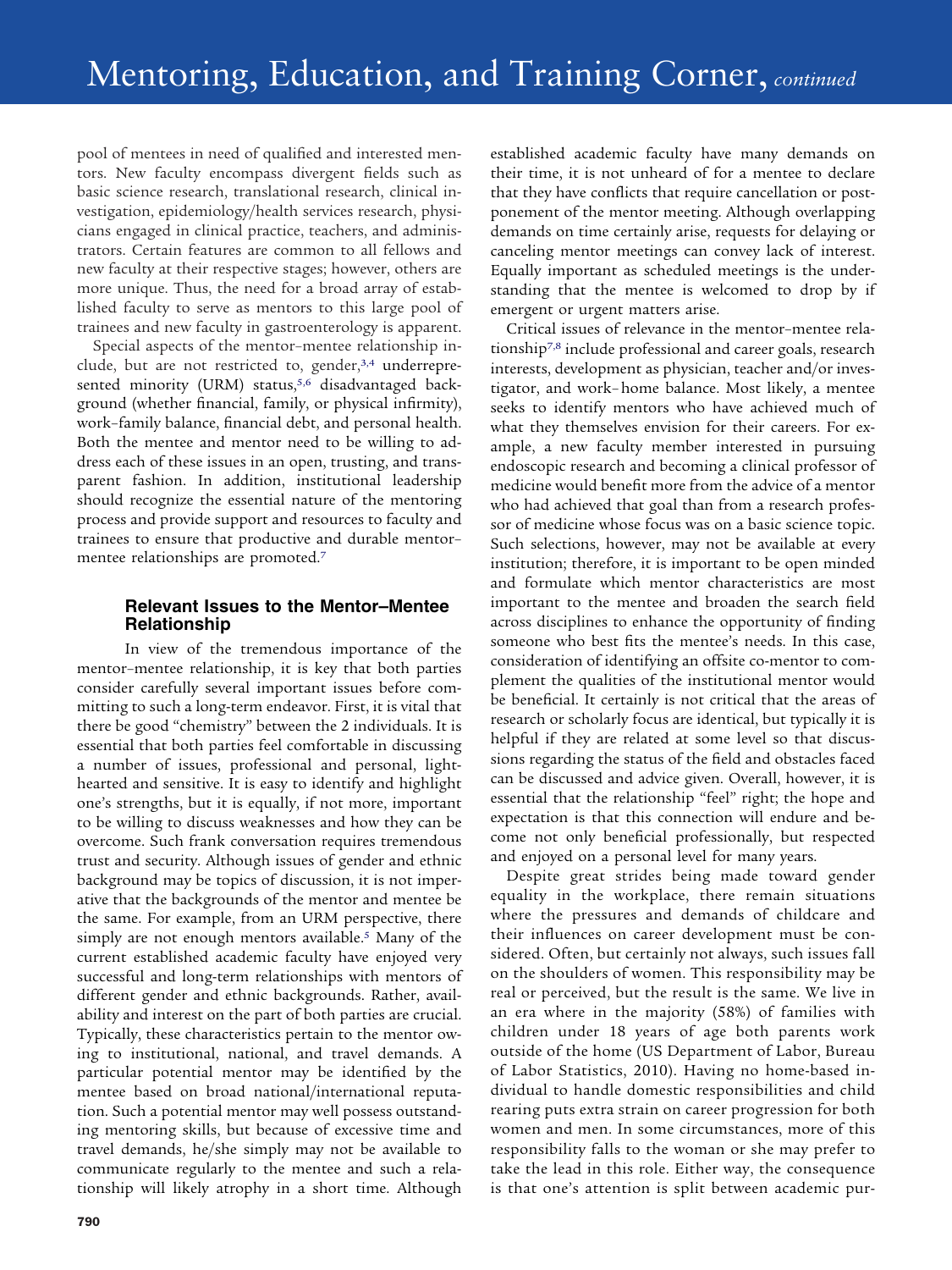## Mentoring, Education, and Training Corner, *continued*

suits and motherhood. Being the mother of young children is a special and finite time. The competing demands for time and attention can create internal conflict and guilt that need to be reconciled by the mentee and, at a minimum, understood by the mentor. Many institutions have adjusted the tenure clock (e.g., to a 10-year tenure clock) to better allow for success both at work and at home. It is important for a mentor to understand the importance of such balance and to be accepting and supportive of these options should the mentee opt for one of them. It may be easy as an established faculty mentor who survived those trying times to forget how difficult the work–life balance can be for a trainee or new faculty member, but in working with and advising these young, bright, and driven individuals, it is critical to recall those times and advise accordingly. Parenthood should of course never be an excuse for failing to progress in one's career; rather, the topic to be grappled with is how to best economize one's time and succeed at both. In maintaining and nurturing the mentee–mentor relationship, it is imperative to be comfortable in discussing this sensitive topic despite the gender of either party.

Another key issue relates to URMs in the field of gastroenterology. Recent surveys and commentaries indicate improvement of recruitment and retention of URM to medicine, but key barriers still exist in terms of promotion and obtaining leadership positions[.5,6](#page-3-3) Although issues of academic medicine are common to all types of mentees, specific issues to URM should be addressed and institutional efforts should be linked.

#### **Establishment of Milestones and Measurement of Outcomes**

It is important to establish milestones, both short term and long term, and ensure that such milestones are achieved. If the milestones are not achieved, then it is equally important to understand the underlying responsible reasons and adopt alternative strategies. This might involve modification of milestones and/or pursuing different approaches.

How does one measure success? This cannot be so rigid that creativity or innovation are suppressed, but at the same time, some aspects seem to be immutable. In relationship to research, presentations at local institutions, regional societies, and national meetings are important. Publication(s) should emerge from such presentation(s) in appropriate journals, requiring an outline, manuscript preparation, and submission for review, all with timelines. Depending on the type of research, application(s) for grant funding to national societies, private foundations and federal sources (NIH and non-NIH) is appropriate toward the end of fellowship and early during a new faculty position. The

rationale for grant funding relates to protected time for research, but perhaps even more so as a vehicle to build a research team or infrastructure as well as open new avenues of collaboration. Professional advancement at each stage, whether at the local institutional level and/or at the national level, is key and involves "networking" directly and through the mentor's network. This involves working on committees, task forces, and implementing strategies for the particular organization. Striving to acquire and nurture skills in management and leadership are essential.

## **Proposed Pathway**

We suggest the following "concrete" measures to facilitate mentorship:

- 1. Monthly meetings with a mentor/co-mentor if at same institution (additionally, regular contact with the mentor through informal conversation and e-mail). If not at the same institution, regular contact by telephone and e-mail and direct meetings at regional/national conferences.
- 2. Instruction in manuscript writing, grant writing,

PowerPoint presentation, public speaking involving mentor, institutional resources, national resources (eg, NIH/NIDDK for K grant recipients, Academic Skills Workshops).

- 3. Instruction in regulatory affairs (IRB/HIPPA, IACUC), bioethics, responsible conduct of research, and professionalism. Such instruction is typically required by training grant trainees, but may need to be sought out if not readily accessible.
- 4. Building pathways to promote efficiency at work as a means to augment balance with personal and family needs.
- 5. Awareness of special issues related to women, URMs, and disadvantaged individuals.
- 6. Convening an advisory committee of 3– 4 experts in mentee's field(s) of interest once or twice a year as a platform for further advice and input. The chair of the advisory committee need not be the mentor. Ideally, the chair should prepare a report for the benefit of the mentor and mentee.
- 7. Design and implementation of a form between mentor and mentee (this might be already available at the local institutional level) to establish goals and methods to achieve objectives, which would be co-signed at the beginning of the academic year (or calendar year) and reviewed every 6 –12 months. Such committees might be very helpful as they are for career development grants.

We also have some suggestions to the mentee: Be mindful of the mentor's time (eg, by being prepared), but